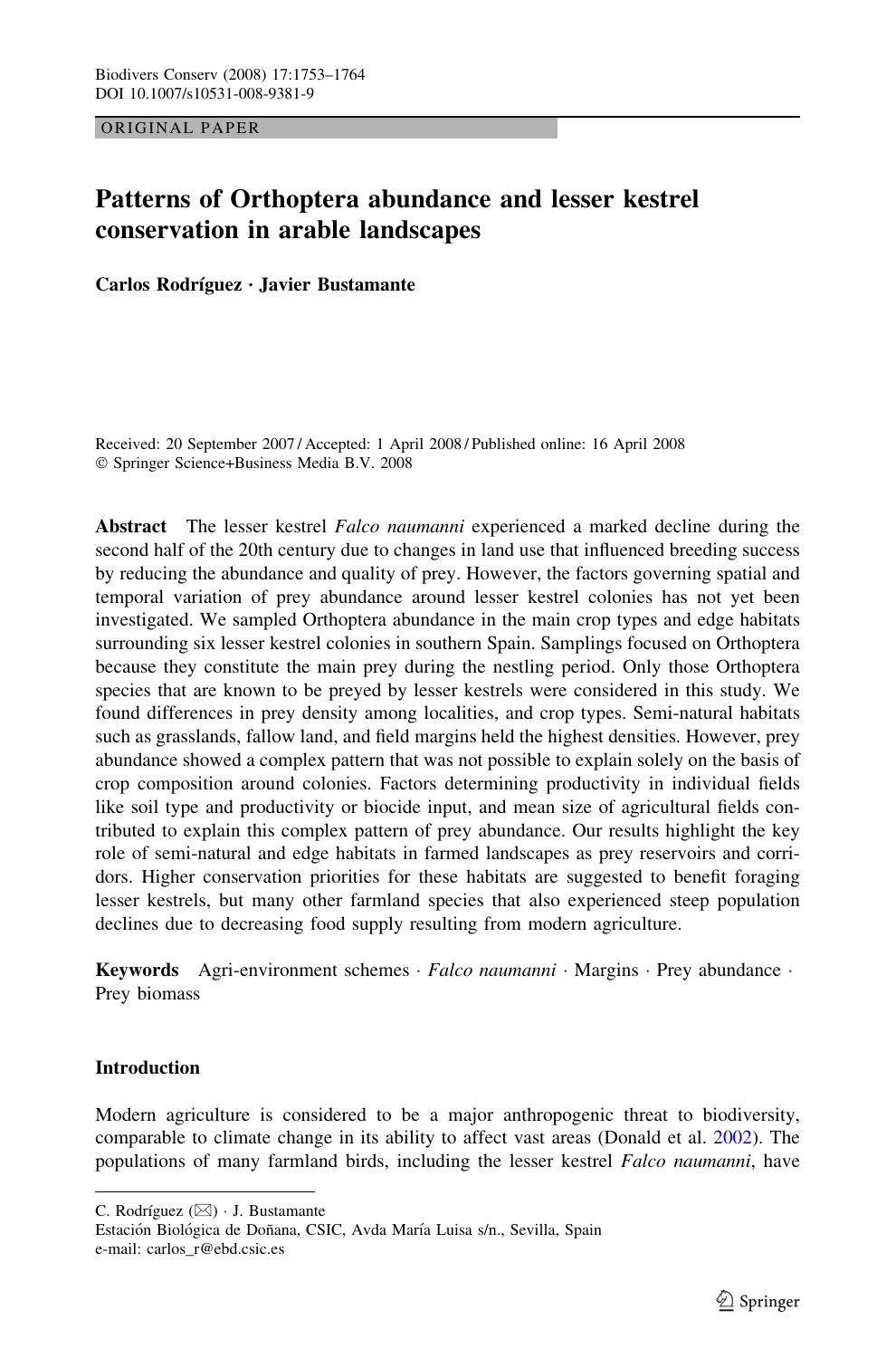experimented marked population declines in last decades across Europe (Fuller et al. [1995;](#page-10-0) Donald et al. [2001\)](#page-10-0). There is compelling and extensive evidence to show that these declines have been driven by agriculture intensification (e.g. Gregory et al. [2004;](#page-10-0) Mattison and Norris [2005\)](#page-11-0).

One of the most commonly argued process operating behind this negative relationship between farmland bird abundance and agricultural intensification is food availability (Newton [2004;](#page-11-0) Morris et al. [2005](#page-11-0)). However few studies have quantified the relationships between arthropod abundance and agricultural practices (but see McCracken et al. [1995;](#page-11-0) Wilson et al. [1999\)](#page-11-0), especially at the scale of the home-range of the species involved (but see Potts [1986](#page-11-0); Brickle et al. [2000](#page-10-0); Hart et al. [2006](#page-10-0)). Understanding this relationship could be of enormous applied interest, because it constitutes the scientific basis for the development of new agri-environmental schemes that contrary to previous results (low to moderate success of these schemes; Kleijn and Sutherland [2003](#page-10-0); Kleijn et al. [2006\)](#page-10-0), can guarantee positive results on farmland biodiversity (see Aebischer and Ewald [2004](#page-9-0)). This is especially important in Mediterranean countries where agri-environmental schemes have been little used (Llusia and Oñate [2005\)](#page-11-0), and their effectiveness remain almost unknown because of the lack of scientific evaluations (Kleijn and Sutherland [2003;](#page-10-0) but see Kleijn et al. [2006](#page-10-0)).

The lesser kestrel is a colonial migratory species associated to agricultural landscapes in Western Europe, breeding in holes of old buildings, such as churches or castles within urban areas, and also under tiled roofs of farmhouses (Negro [1997](#page-11-0)). For this species, the reduction in both the extent and quality of foraging habitats in its Western Palaearctic breeding range appears to be the primary cause of decline (Peet and Gallo-Orsi [2000\)](#page-11-0). This is especially true for the Andalusian population (Southern Spain), where starvation is the main cause of nestling mortality (Negro et al. [1993](#page-11-0)). Both prey quality and availability have been demonstrated to be pivotal in determining breeding success (Rodriguez et al. [2006\)](#page-11-0), which constitutes a keystone parameter for the stability of this population (Hiraldo et al. [1996\)](#page-10-0). However, this is the first study providing detailed information on prey abundance in different crop types within lesser kestrel home-range, and to analyse the patterns, and factors involved in its spatial and temporal variation.

We examined the relative abundance of Orthoptera at six localities with arable land use holding lesser kestrel colonies. We used this group of arthropods because they constitute the bulk of lesser kestrel's diet during the chicks rearing period (78% of total biomass— Rodriguez [2004;](#page-11-0) Rodriguez et al. [2006](#page-11-0)). Our main aim is to identify those factors influencing prey abundance in lesser kestrel home-range during this period (when food demand is highest). This knowledge could be helpful in designing and implementing new management actions to be conducted in the lesser kestrel breeding range.

## **Methods**

#### Study area

Data were collected in the Guadalquivir river basin (south-western Spain), a predominantly flat pseudo-steppe (elevation range 20–240 m) where traditional agro-grazing systems have been replaced by a system of continuous cropping with full mechanization and high input of chemical fertilizers and biocides (Fernández et al. [1992;](#page-10-0) Donázar et al. [1993](#page-10-0)). In this area, six urban lesser kestrel colonies have been monitored since 1988 and their basic breeding parameters recorded annually (see Rodriguez and Bustamante [2003](#page-11-0) for more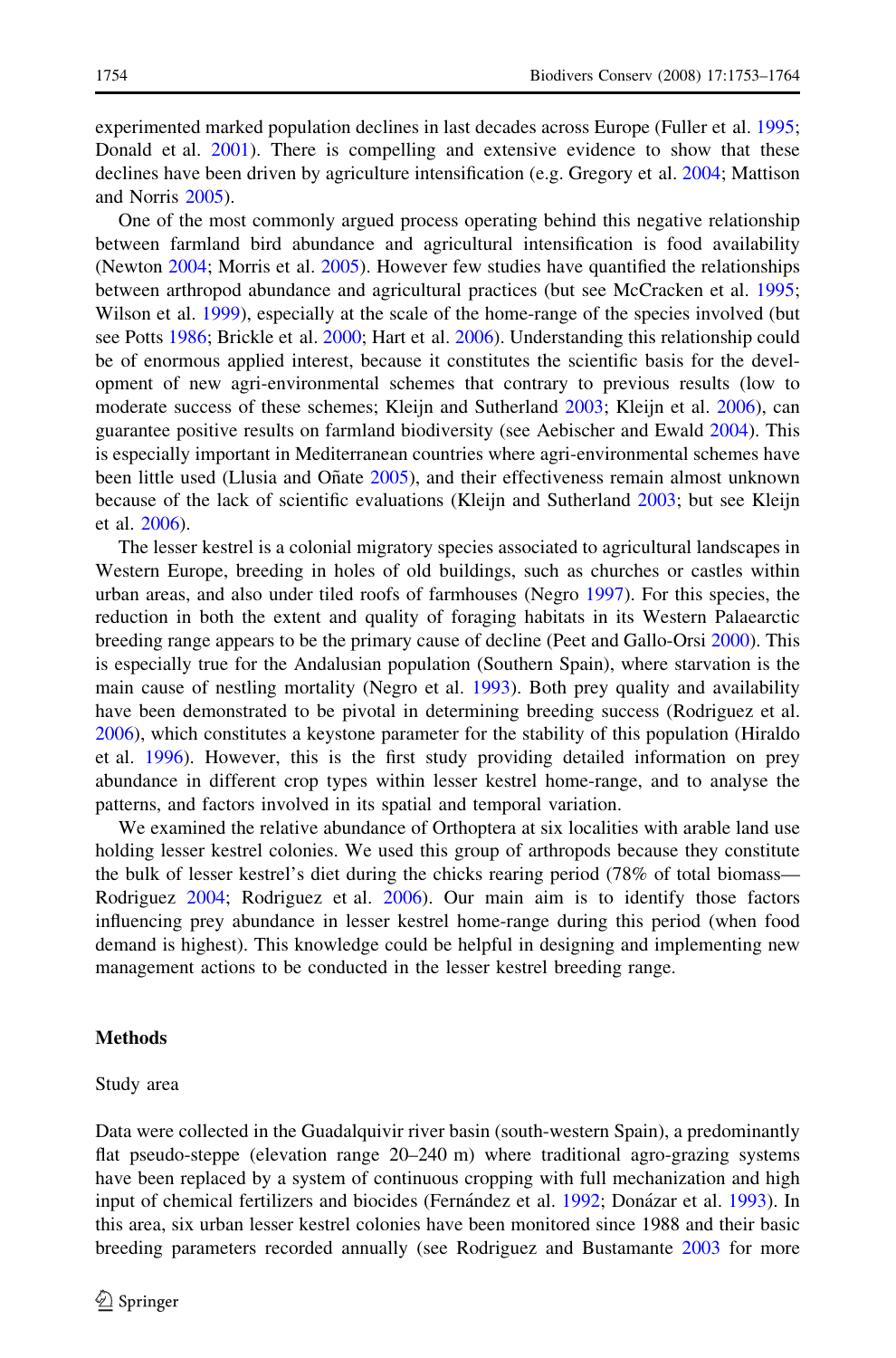<span id="page-2-0"></span>details). These colonies are located in the villages of Arahal, Lebrija, Mairena del Alcor, Manzanilla, Morón de la Frontera, and Palma del Condado (Fig. 1). The main crops in these localities are wheat, sunflower, and olive groves (Rodriguez et al. [2006\)](#page-11-0). Grassy margins are used to separate individual fields.

### Orthoptera sampling

Orthoptera were sampled in a radius of 3 km around the six above-mentioned colonies. Negro et al. ([1993](#page-11-0)) found that about 75% of lesser kestrel foraging trips during the breeding season were within 3 km of the colony of Mairena, and Franco et al. ([2004](#page-10-0)) also suggested this radius as critical foraging habitat for the species in Southern Portugal. Samplings were conducted almost daily during the nestling period (from late May to mid July; see Rodriguez and Bustamante [2003\)](#page-11-0) in three consecutive years (1999–2001). Sampling dates were randomly distributed among colonies. We used two different sampling methods. The first consisted in transects of 30 min duration (Voisin [1980](#page-11-0)) randomly distributed within the 3-km radius, and thus including the most representative crop types of the study area (Table [1\)](#page-3-0). We also conducted transects in non-arable land such as remaining patches of grassland and fallow land (hereafter semi-natural habitats). Minor crop types (e.g. sugar beet, chickpea, or maize) were grouped as others. Urban land was not considered. Transects were walked carrying a Global Positioning System (GPS) and trying to keep a constant speed. The distance covered in the 30-min transect was known from the GPS track. Belt width of transect (defined as the width of ground visible by the observer) was also recorded to allow estimates of Orthoptera density (range: 0.5 m in dense sunflower crops—2 m in olive groves with bare ground). We used densities instead of counts



Fig. 1 Location of sampling localities and mean size of agricultural fields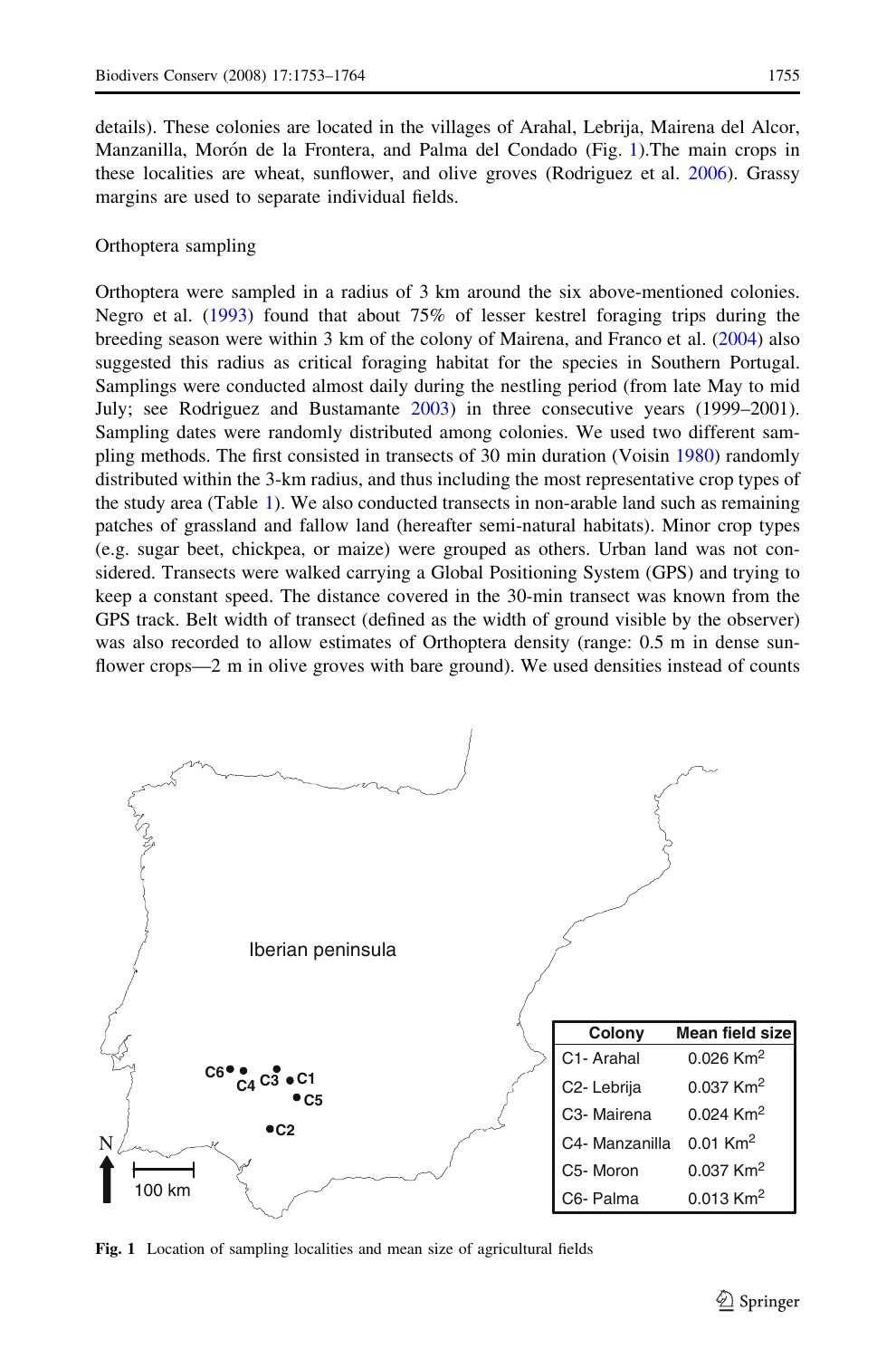| % Cover (range) | Cereal<br>$23(8-33)$ | Cereal stubble  | Cotton<br>$7(0-10)$ | Olive<br>$19(0-46)$ | Others                   | Semi-natural<br>$9(4-22)$ | Sunflower<br>$17(5-30)$ | Vineyards<br>$2(0-3)$    | <b>ILAs</b>    |
|-----------------|----------------------|-----------------|---------------------|---------------------|--------------------------|---------------------------|-------------------------|--------------------------|----------------|
| Arahal          | $11.5 \pm 5.2$       | $9.1 \pm 2.4$   | -                   | $0.2 \pm 0.2$       | $\overline{\phantom{0}}$ | $178.3 \pm 159.7$         | $11.7 \pm 6.4$          | $\overline{\phantom{0}}$ | $1117 \pm 316$ |
| Lebrija         | $10.5 \pm 10.5$      | $1.0 \pm 0.5$   | $4 \pm 3.2$         |                     | $\mathbf{0}$             | $49.8 \pm 26$             | $1.2 \pm 0.7$           | $\overline{\phantom{0}}$ | $135 \pm 40$   |
| Mairena         | $18.5 \pm 9.4$       | $3.7 \pm 1.3$   | -                   | $\mathbf{0}$        | $\qquad \qquad -$        | $37.7 \pm 25.3$           | $4.4 \pm 1.8$           | $\qquad \qquad -$        | $331 \pm 70$   |
| Manzanilla      | $18.7 \pm 6.6$       | $31.5 \pm 8.8$  | -                   | $1.2 \pm 0.8$       | $35.8 \pm 20.2$          | $25 \pm 8.4$              | $11.2 \pm 3.6$          | $36 \pm 15.5$            | $624 \pm 122$  |
| Morón           | $9.1 \pm 4.7$        | $11.9 \pm 4.7$  | -                   | $1.2 \pm 0.6$       | $\overline{\phantom{0}}$ | $15.4 \pm 6.1$            | $6.2 \pm 4.4$           | $\overline{\phantom{0}}$ | $544 \pm 198$  |
| Palma           | $80.3 \pm 69.2$      | $17.7 \pm 11.0$ | $17 \pm 7.1$        |                     | $\overline{\phantom{0}}$ | $350.1 \pm 200$           | $4.7 \pm 1.4$           | $6.8 \pm 3.2$            | $674 \pm 150$  |
| <b>SAMPLE</b>   | 42                   | 140             | 27                  | 74                  | 20                       | 86                        | 171                     | 25                       | 163            |

<span id="page-3-0"></span>Table 1 Mean density  $\pm$  SE (individuals per hectare) of prey species found in different crop types and localities during 30 min transects and ILAs (last column)

Values based on less than five samples were omitted. Mean cover of each crop type and range (between parentheses) in <sup>a</sup> three-km radius around the colonies is provided. For this calculation, absences were omitted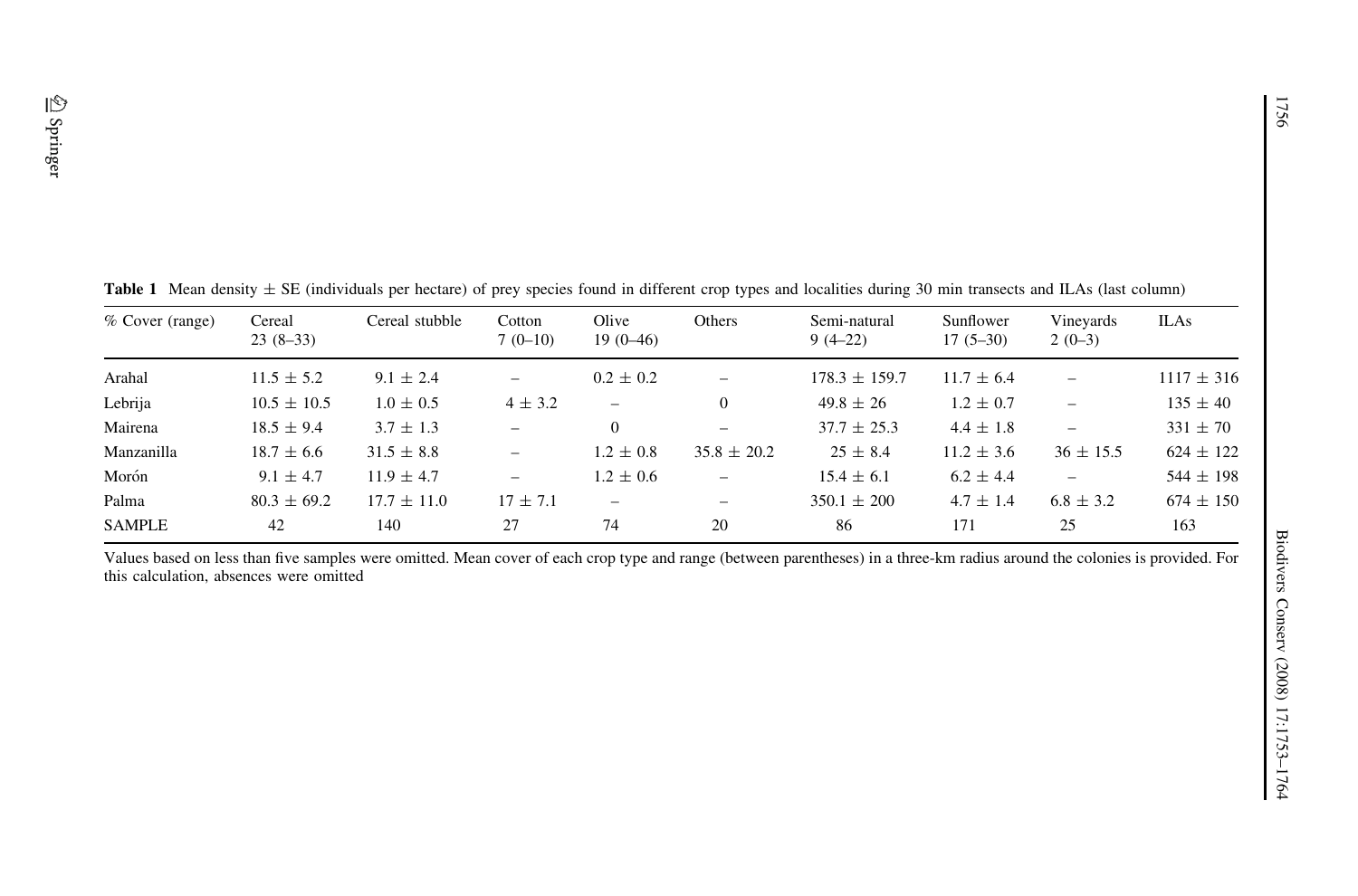because the area covered in 30-min transects varied between samplings, and only densities allowed for comparison between them. In each field, transects were conducted at a minimum distance of 10 m from its limits to avoid the potential influence of neighbouring crops or margins (Badih et al. [1997\)](#page-9-0). When field length was not enough for a 30-min transect, we conducted parallel transect within the same field separated a minimum distance of 10 m (Gottschalk et al. [2003](#page-10-0)). In order to prevent double counting, all Orthoptera specimens, except small larvae, were trapped with an entomological net. Occasionally, long flights of large Orthoptera prevented us to capture them and they were recorded with the generic name of ''locust''. If their new position was in the sampling direction, this was considered to count them only once. When Orthoptera density was high the distance walked during the 30-min transect was short to be accurately measured with the GPS. In those instances, we used a 50 m fibre-glass tape to measure the distance covered.

Not only crops, but also field margins and edges conform the agricultural landscape, and the latter are known to be important for arthropods (Marshall and Moonen [2002\)](#page-11-0). In margins, vegetation was too dense to be efficiently sampled with the previous method, so we used a second method exclusively applied to these linear habitats, where Orthoptera tend to hide behind broad leaves and stems more than to jump as they use to do in crops (Voisin [1980](#page-11-0), [1986\)](#page-11-0). This method consisted in a minimum of five  $10 \times 1$  m quadrats where vegetation was carefully searched for Orthoptera specimens. Each set of quadrats was called Indice lineare d'abundance (ILA; see Voisin [1986](#page-11-0) for details), and they were conducted during 2000 and 2001.

For both methods, samplings were made from 10 am to 8 pm (local times), when temperatures in the study area are warm enough (above  $20^{\circ}$ C) for insect activity (Willott [1997\)](#page-11-0). In each individual sampling we noted as potentially explaining factors of Orthoptera abundance: crop type, crop development, crop cover, wind speed, and temperature (see Voisin [1980;](#page-11-0) Willott [1997;](#page-11-0) Gottschalk et al. [2003](#page-10-0)). All of them were estimated by eye and categorized. Categories for crop development and cover were grouped into five categories:  $0 = 0\%$  (recently sown fields or no vegetation cover);  $1 = 1-20\%$ ;  $2 = 21-40\%$ ;  $3 = 41-60\%$ ;  $4 = 61-80\%$ ;  $5 = 81-100\%$  (crops fully developed or no bare ground from above view). Wind speed was relatively low in the study area (98% out of 2,702 observations were below 20 knots—37 km  $h^{-1}$ ; Spanish Instituto Nacional de Meteorologia), and then we considered wind as a logical variable (true/false). Using the entomological net as windsock, we considered windy days when the wind was able to fill the net (categories 3, 4, and 5 in Beaufort wind scale, approximately). Mean temperature during sampling dates averaged 25.1 °C with low variation among days (SD =  $2.9$ °C), and among localities  $(SD = 1.3^{\circ}C)$ . All individuals captured were counted, and released in the field immediately after sampling, except a sub-sample of one individual for each combination of species, size and sex found in each sampling location. This sub-sample was brought to the lab and weighted fresh (to the nearest  $10^{-2}$  g) to obtain estimates of Orthoptera biomass.

Orthoptera specimens were identified to the genus or species levels using dichotomic keys (Harz [1969](#page-10-0); Clemente et al. [1987](#page-10-0)), and with the help of Orthoptera experts (Dr. A. Badih. University of Granada, Spain, and S. Gadoum. Parc Naturel Régional du Vexin français, France). All sampled individuals belong to common Orthoptera species, and they were not included in any category of conservation concern (IUCN [1983;](#page-10-0) Gangwere et al. [1985\)](#page-10-0). From the whole set of specimens sampled, we only considered those belonging to species actually consumed by the lesser kestrel as identified in a threeyear dietary study on the same six colonies of this study (Rodriguez [2004](#page-11-0); see Rodriguez et al. [2006](#page-11-0) for a summary). This included the tree locust *Anacridium aegyptium*, the desert locust Calliptamus sp., the white-faced bush cricket Decticus albifrons, the saddle-backed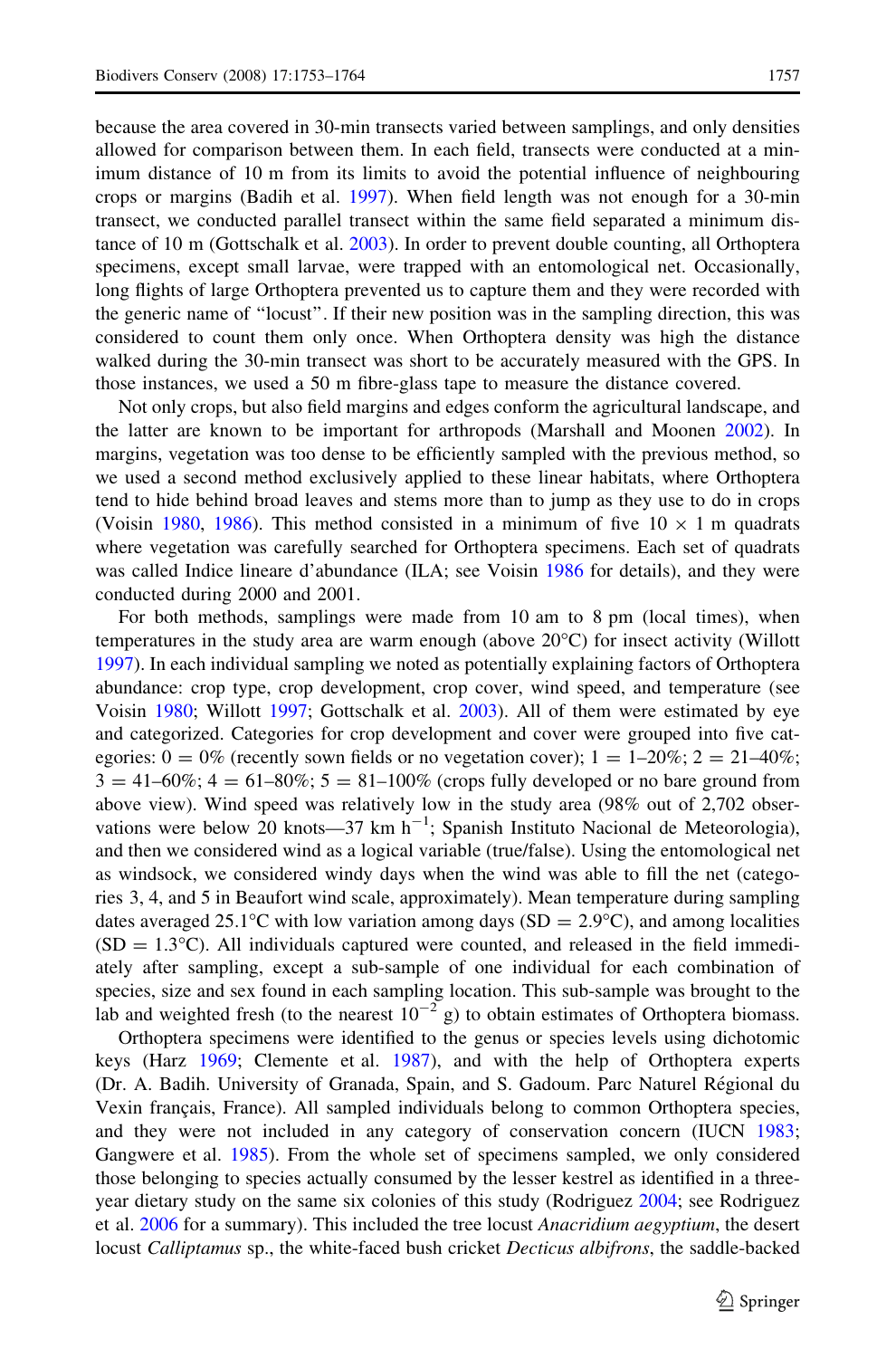bush cricket *Ephippiger ephippiger*, the migratory locust *Locusta migratoria*, and grey bush crickets *Platycleis* spp. (all of them referred as prey or prey species hereafter). Large, unidentified locusts (see above) were also considered as lesser kestrel's prey.

# Statistical analyses

To identify whether there were differences in the density of prey and prey biomass among localities holding lesser kestrel colonies, we used generalized linear models GLMs (see Crawley [2002](#page-10-0)) where the locality was introduced as factor. To ascertain which variables determined the density of prey and prey abundance in the two sampling methods, colony and year were introduced as random factors in Generalized mixed linear models (GLMMs) fitted by restricted maximum likelihood (see Pinheiro and Bates [2002\)](#page-11-0). Crop type, crop cover, crop development, wind, and temperature were introduced as potential explanatory variables (fixed factors). Date (as the number of days from the first of January) was introduced as continuous variable. We also tested second degree polynomials fitted to variable date to check for potential curvilinear responses. Because the aggregation of fields is one of the main processes in agricultural intensification (Donald et al. [2002](#page-10-0)) and mean size of fields has demonstrated to be one of the best structural correlates of farmland biodiversity (Baessler and Klotz [2006](#page-10-0)), we also included mean field size (continuous) in our analyses. Mean field size was calculated by dividing municipality surface by the number of agricultural fields in the municipality. Original data were log transformed to achieve normality of errors. When necessary, heteroscesdasticity was corrected by fitting different variance structure for each factor using the weight function of S-plus (see Pinheiro and Bates [2002](#page-11-0) for details). Statistical assumptions were checked using Tukey-Anscombe and Normal/QQ diagrams (see Crawley [2002;](#page-10-0) Pinheiro and Bates [2002](#page-11-0)). Models started by sequentially including each predictor, using a forward-stepwise search of the best model. In every step, we tested the significance of variables by comparing the current full model versus the reduced model without each particular variable using  $P \leq 0.05$  and AIC values as criteria. This process stopped when no additional variables contributed to increase significantly the explanatory ability of the model. All models were run with S-plus 2000 (MathSoft [2000\)](#page-11-0).

# **Results**

We conducted a total of 585 transects, and 163 ILAs. The distribution of samplings per locality and year is provided in Table 2.

| Arahal | Lebrija | Mairena | Manzanilla | Moron | Palma |
|--------|---------|---------|------------|-------|-------|
|        |         |         |            |       |       |
| 21     | 20      | 30      | 26         | 21    | 15    |
| 31     | 31      | 34      | 32         | 32    | 32    |
| 44     | 45      | 44      | 42         | 42    | 43    |
|        |         |         |            |       |       |
| 7      | 7       |         | 8          | 8     | 8     |
| 22     | 19      | 21      | 22         | 16    | 18    |
|        |         |         |            |       |       |

Table 2 Number of samplings per locality and year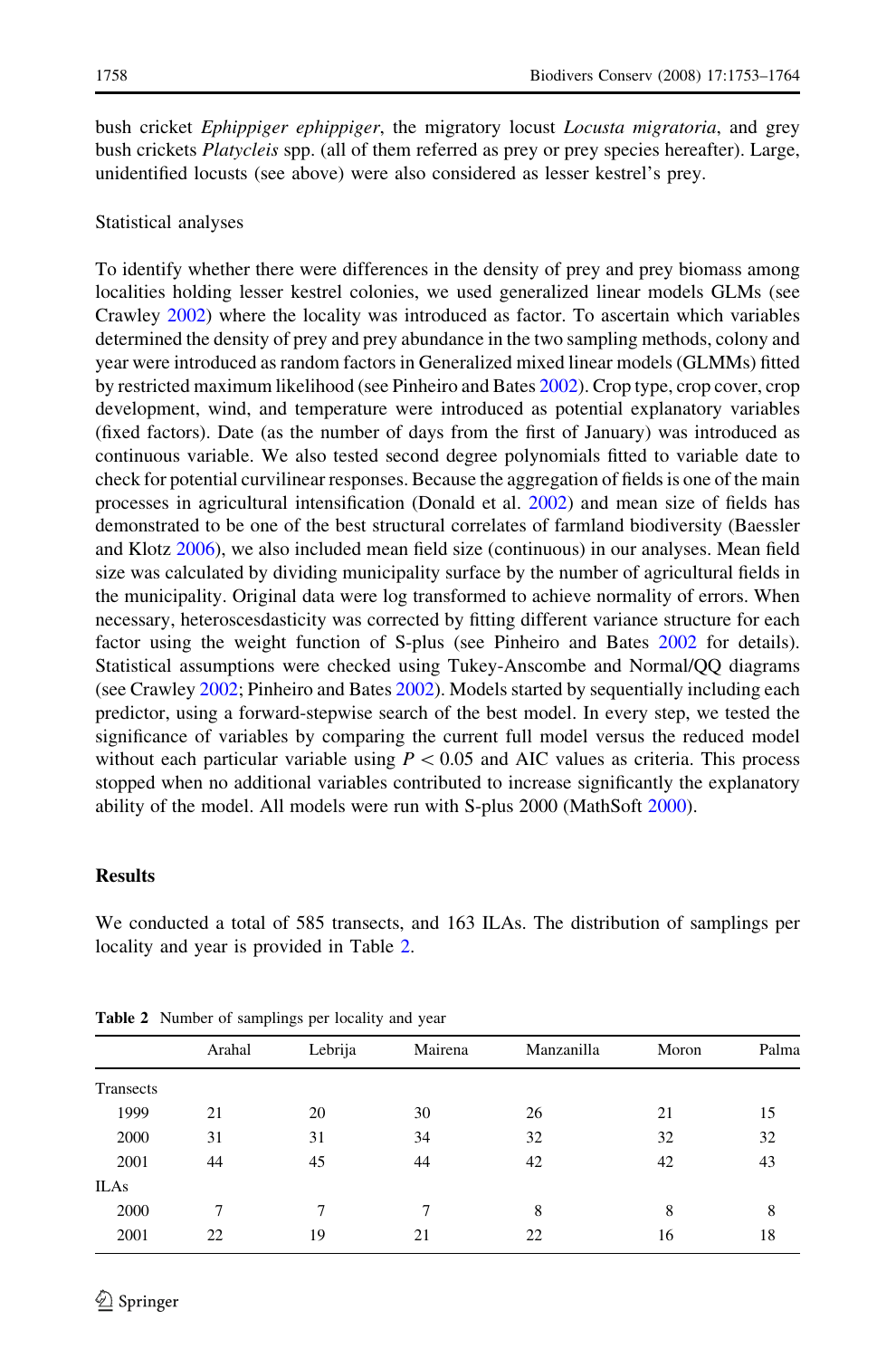

Fig. 2 Mean partial effect of factor locality on the density of prey and prey biomass in both 30-min transects (on top) and ILAs (bottom plots). Broken lines indicate the SE of the mean. The rugplot on the xaxes indicates the density of data points

In both methods, the density of prey and prey biomass varied among localities holding lesser kestrel colonies ( $P \le 0.0001$  in all cases), being Arahal, Manzanilla, and Palma those with higher densities in all cases (Fig. 2).

The minimum adequate GLMM built for the density of prey individuals in 30-min transects included locality and year as random factors, and crop type ( $P \lt 0.0001$ ), crop development ( $P = 0.0006$ ) and mean field size ( $P = 0.01$ ) as explanatory variables. Parameter estimates indicated that the density of prey follows the sequence: semi-natural habitats  $>$  cereal crops  $>$  cotton crops  $>$  vineyards  $>$  others  $>$  sunflower crops  $>$  olive groves. Nonetheless, there were some variations among localities (see Table [1\)](#page-3-0) that according to the model could be due to differences in crop development (positive effect), and mean field size among localities (negative effect). It was not possible to build the GLMM including the interaction between crop type and development, so we built a GLM including the same fixed factors than the GLMM. This interaction was not significant  $(P = 0.2)$ .

The best GLMM built for density of prey biomass in 30-min transects was very similar to the model for prey density. It included locality and year as random factors and crop type  $(P < 0.0001)$ , crop development  $(P = 0.0002)$  and mean field size  $(P = 0.007)$  as explanatory variables. Parameter estimates indicated that the prey biomass follows the sequence: semi-natural habitats  $>$  cotton crops  $>$  vineyards  $>$  cereal crops  $>$  others  $>$  sunflower crops  $>$  olive groves. Prey biomass was positively influenced by crop development, and negatively influenced by mean field size in each locality. It was not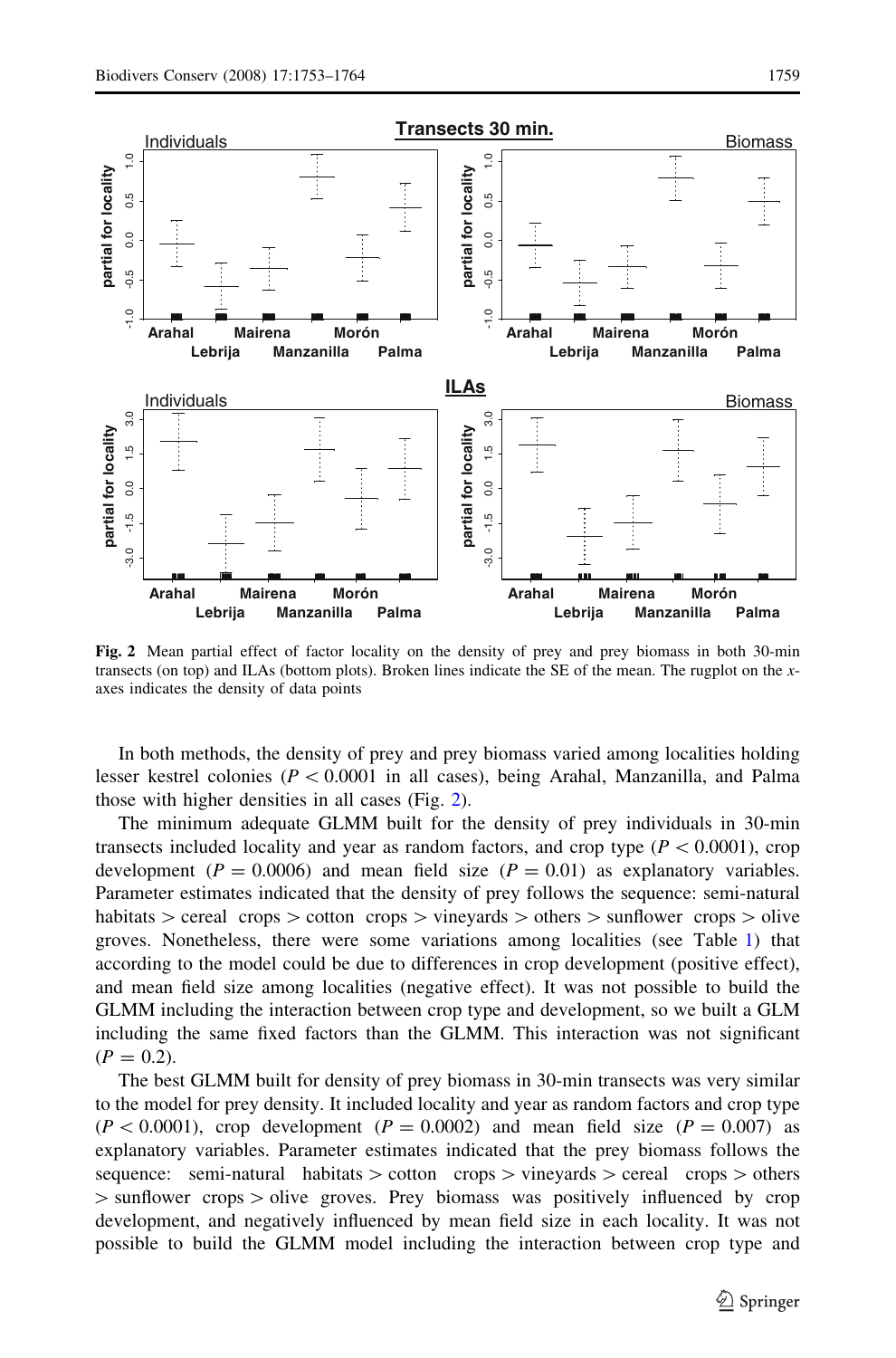<span id="page-7-0"></span>development, but this interaction was not significant ( $P = 0.2$ ) in a GLM including the same fixed factors than the GLMM.

The best GLMM models for prey density and prey biomass in ILAs included locality and year as random factors and vegetation cover  $(P = 0.002; P < 0.0001$ , respectively) as the main explanatory factor. The model built for prey density also included wind  $(P = 0.02)$ , while the model for prey biomass also included mean field size  $(P = 0.04)$  as additional explanatory variables. Parameter estimates indicated a positive effect of cover and a negative influence of wind and mean field size.

### **Discussion**

A high variability of Orthoptera densities was found among different crop types and localities in Southern Spain. Because we only focused on those species that are known to be part of lesser kestrel's diet during the chick-rearing period (see Rodriguez [2004](#page-11-0)), our results point out to the main factors determining prey abundance for this endangered species in the study area.

In a first, simple approach we found differences in prey abundance and prey biomass between localities, with Palma and Manzanilla showing the highest densities and Lebrija and Mairena the lowest. Although this did not account for differences in composition of crop types among these localities, samplings in both crops and field-margins were consistent in this result (with the exception of Arahal, which showed intermediate densities of prey and prey biomass in crops, but the highest in margins). This suggests generalized differences in prey abundance among localities.

Once random variability belonging to locality and year was included in GLMM, crop type was the most influential variable on prey density and prey biomass in transects. We found that small remaining patches of semi-natural habitats such as fallow lands and grasslands held the highest densities of prey and prey biomass, while the lowest densities were found in olive groves. The main crops in the area, cereals and sunflowers, showed intermediate values of prey density and biomass, but cereals had higher prey densities than sunflowers, and prey accessibility is probably much lower in the latter (because of greater vegetation cover and height; see Table 3). These results confirm the indirect evidences of a previous study on lesser kestrel also suggesting that high prey densities in semi-natural habitats would explain their positive selection by foraging lesser kestrels, as well as the negative selection of other crops such as sunflower and olive groves (Donázar et al. [1993](#page-10-0)). In fact, our results indicate that crop preference for foraging by lesser kestrels (grasslands  $>$  cereals  $>$  sunflowers and olive groves) as found in a radio-tracking study by

| <b>Table 3</b> Vegetation cover<br>$(in \%)$ and median development | Crop type    | Cover $(\% )$ | Median development            |  |  |  |  |
|---------------------------------------------------------------------|--------------|---------------|-------------------------------|--|--|--|--|
| (categories 0–5) of sampled<br>crop types                           | Cereal       | 56            | $1$ ( $<$ 20 cm. Stubbles)    |  |  |  |  |
|                                                                     | Cotton       | 54            | $3(50-100 \text{ cm})$        |  |  |  |  |
|                                                                     | Olive        | 22            | $5$ ( $>150$ cm. Adult trees) |  |  |  |  |
|                                                                     | Others       | 50            | $2(20-50 \text{ cm})$         |  |  |  |  |
|                                                                     | Semi-natural | 50            | $3(50-100 \text{ cm})$        |  |  |  |  |
|                                                                     | Sunflower    | 58            | $4(100-150 \text{ cm})$       |  |  |  |  |
|                                                                     | Vineyards    | 46            | $4(100-150$ cm. Adult plants) |  |  |  |  |
|                                                                     |              |               |                               |  |  |  |  |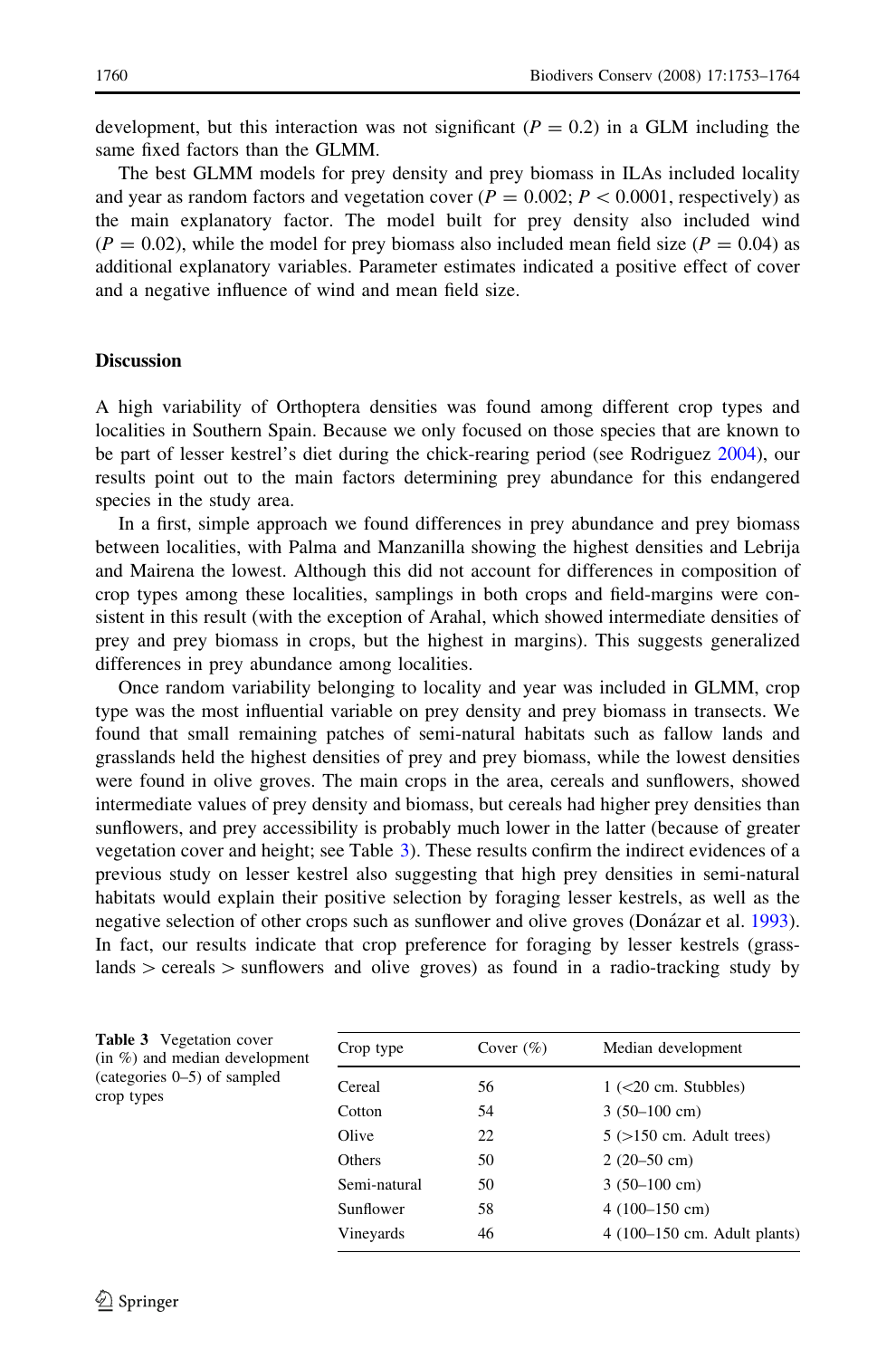Donázar et al. [\(1993](#page-10-0)) in one of our study localities (Mairena) is in accordance with mean relative prey abundance (Table  $1$ ), but also with parameter estimates of GLMM for these crops. Although our sample size prevents us to evaluate whether other locally important crops such as traditional vineyards or cotton crops could be suitable for foraging kestrels, our results pointed in this direction (see also Isenmann and Debout [2000\)](#page-10-0). Nonetheless further studies should explore in detail these preliminary results.

Crop development also explained differences in densities of prey and prey biomass in transects. In the study area, cotton was the only crop still growing at the time of sampling. For the others, crop development constitutes a measure of their previous growth. Although all localities belong to the second best category (out of 8) of soil productivity (except Morón that was in the third; Andalusian Government), different soil types, slopes and past agricultural practices (nitrification, crop rotation, etc.) probably determine differences in individual field productivity. Thus, the positive association of prey and prey biomass with crop development was probably due to higher productivity of those fields showing more developed crops considering the generalized herbivore diet of Orthoptera (Hendriks et al. [1999;](#page-10-0) Olmo [2002](#page-11-0)).

After considering the effect of crop type and development, the mean size of fields in each locality explains part of the remaining variability in prey density and biomass. Although crop types composition differs between localities and some crop types may potentially contribute more than others to mean field size, digitalized maps of arable fields in the area suggest that there are generalized differences in field size among the study localities. The increase in mean field size has taken place mainly by the aggregation of small fields, which reduces edges and linear elements associated to field limits, but also removes small patches of non-arable land previously present in the landscape (Fernancez et al. [1992](#page-10-0); Baessler and Klotz [2006\)](#page-10-0). Thus, the negative influence of increasing mean field size on the density of prey and prey biomass in 30-min transects suggest a positive effect of habitat heterogeneity and higher availability of margins on prey abundance in arable landscapes (Marshall and Moonen [2002](#page-11-0); Benton et al. [2003\)](#page-10-0). This is probably because margins act as prey reservoirs (Donázar et al. [1993](#page-10-0); Brickle et al. [2000](#page-10-0); Weibull et al. [2003\)](#page-11-0) and corridors that allow for the recolonization of locally extinct patches in the farmed landscape (Berggren et al. [2002\)](#page-10-0). They also buffer the harmful effects of biocide applications on arthropod populations (Lemke and Poehling  $2002$ ; see also Ursu $a$  et al. [2005\)](#page-11-0). In addition, models for ILAs indicated that not only in crops, but also in margins, prey species were negatively influenced by increasing field sizes. Higher connectivity margin-field-margin in localities with smaller fields, could explain this result (Berggren et al. [2002](#page-10-0)).

The main factor explaining prey density and especially prey biomass in margins and edges was vegetation cover, probably enhanced by more productive soils (Kleijn et al. [2006\)](#page-10-0), less herbicide application (Hart et al. [2006\)](#page-10-0) and/or better conservation of these habitats. After introducing vegetation cover, only a negative influence of mean field-size and some correction for windy days (probably because the reduced ability of the observer to detect Orthoptera with wind) were found.

## Conclusions and management implications

Prey abundance for lesser kestrels in arable landscapes shows a complex pattern accounting for the already deduced influence of crop type composition (Bustamante [1997;](#page-10-0) Franco et al. [2004\)](#page-10-0), also highlighting the importance of crop development, spatial features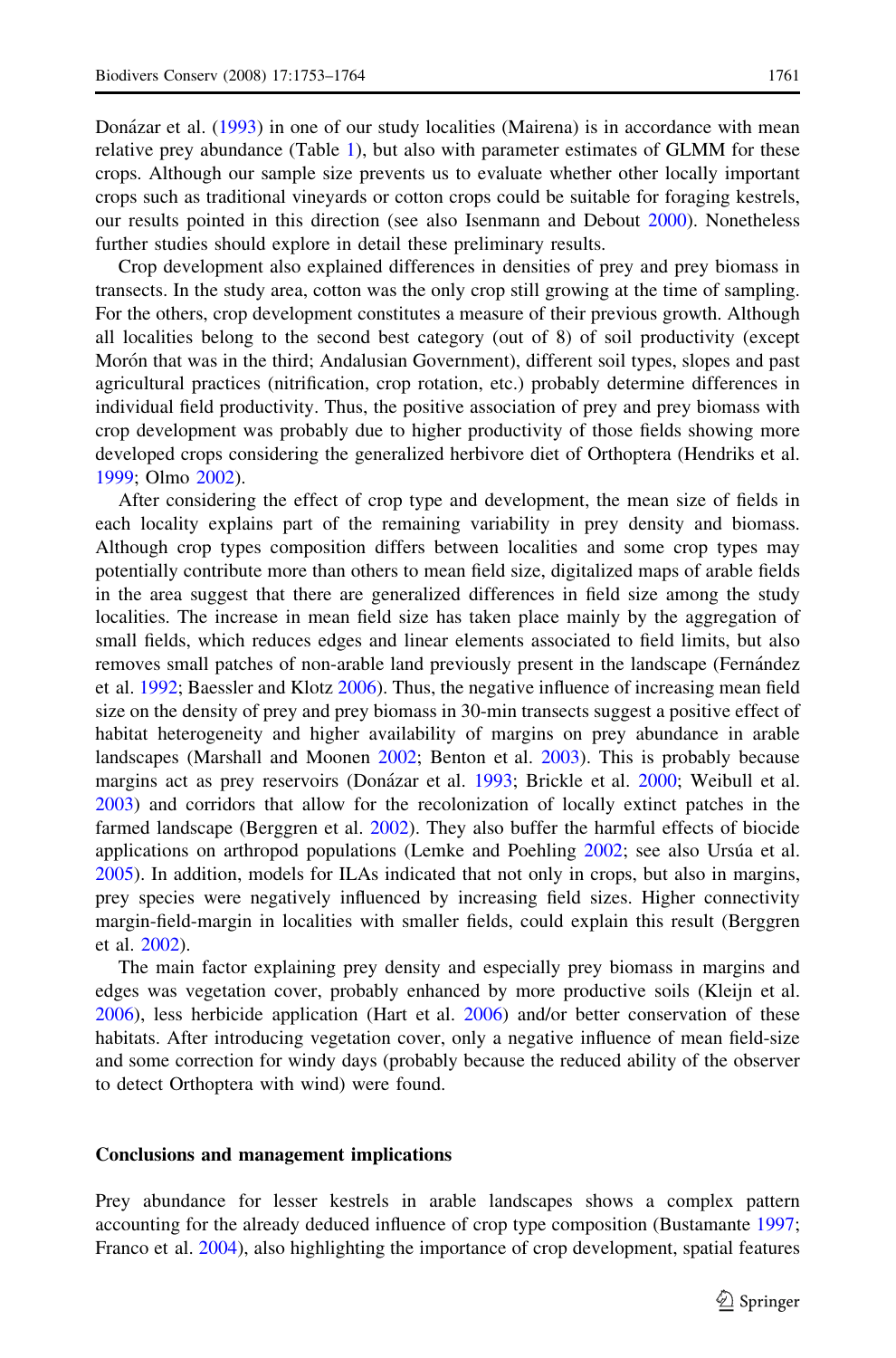<span id="page-9-0"></span>of the landscape (mean field size), and quality of margins (vegetation cover). This suggests that relying solely on the composition of crop types in a given locality as a measure of its suitability for the lesser kestrel may render confusing results. Values of prey and prey biomass found in Arahal exemplify the importance of these factors. In this locality only 25% of the surface within the 3-km radius is suitable for foraging (due to the high proportion of unsuitable olive groves and sunflowers occupying the rest). In addition, mean field size was relatively high (Fig [1](#page-2-0)) so margins are not especially abundant. However, field margins in this locality showed the highest densities of prey and prey biomass, probably due to their high development or conservation status. Although vegetation in well developed margins may decrease prey accessibility, high selection of margins by foraging lesser kestrels in different areas (Donázar et al. [1993](#page-10-0); Ursúa et al. [2005\)](#page-11-0) suggest that they are able to circumvent these hunting difficulties. Nonetheless, prey accessibility could be an important issue for foraging kestrels that should be considered. For instance, Donázar et al. ([1993\)](#page-10-0) reported higher foraging efficiency of kestrels in stubbles than in cereal fields, and although the majority of cereal fields were already harvested when sampled (141 out of 182; see Table [3\)](#page-7-0), our results indicate higher prey density in cereal fields than in stubble (Wilcoxon rank test  $Z = -2.5626$ ,  $P = 0.0104$ ). Similarly, lesser kestrels showed higher hunting preferences for grazed fallows in Southern Portugal (Franco et al. [2004](#page-10-0)) because of the higher prey accessibility. In this respect, rearing livestock (mainly sheep and goats) is a minor activity in our study localities (range  $= 0-0.23$  animals per ha; INE [1999\)](#page-10-0) and its influence on the sampled grasslands and fallows is minimal.

The positive effect of both quantity and quality of margins on prey abundance and biomass for the endangered lesser kestrel highlights their role as key-component of the farmed landscape as previous studies also suggested (e.g. Wilson et al. [1999;](#page-11-0) Marshall and Moonen [2002;](#page-11-0) Ursúa et al. [2005](#page-11-0)). Thus, we encourage managers to increase the conservation efforts oriented to ensure the long-term persistence of semi-natural habitats in the farmed landscape. This should include the recovery and enhancement of grassy margins, which in the study area have disappeared between many individual fields. This measure (creating new field borders or increasing their width) has been identified as a desirable agricultural practice to benefit pseudo-steppe birds that has never been applied in Spain (Llusia and Oñate [2005\)](#page-11-0). Nonetheless, further research efforts should be carried out to evaluate the importance of cover, and spatial distribution of these environmental-friendly measures (margins, in-field strips, etc.), their effects on farmland biodiversity, and their cost for farmers. Such kind of scientific, multidisciplinary evaluations are required to determine whether agri-environmental schemes are really useful and cost-effective (Kleijn et al. [2006](#page-10-0); Watzold et al. [2006\)](#page-11-0).

Acknowledgements A. Oses, M. Calvo, J. Rengel, and M. García contributed to insect collection and determination. A. Badih and S. Gadoum trained us in sampling methods, and Orthoptera determination. Andalusian Govern provided land-use information. This research was funded by the REN2001-2134/GLO project of the CICYT and FEDER funds of the EU. The first author was supported by a predoctoral scholarship from the Spanish Ministerio de Ciencia y Tecnología.

# **References**

Aebischer NJ, Ewald JA (2004) Managing the UK Grey partridge *Perdix perdix* recovery: population change, reproduction, habitat and shooting. Ibis 146:181–191. doi[:10.1111/j.1474-919X.2004.00345.x](http://dx.doi.org/10.1111/j.1474-919X.2004.00345.x)

Badih A, Hidalgo J, Ballesta M, Ruano F, Tinaut A (1997) Distribution and phenology of a community of Orthoptera (Insecta) in a dune ecosystem of the southeastern Iberian Peninsula. Zool Baetica 8:31–42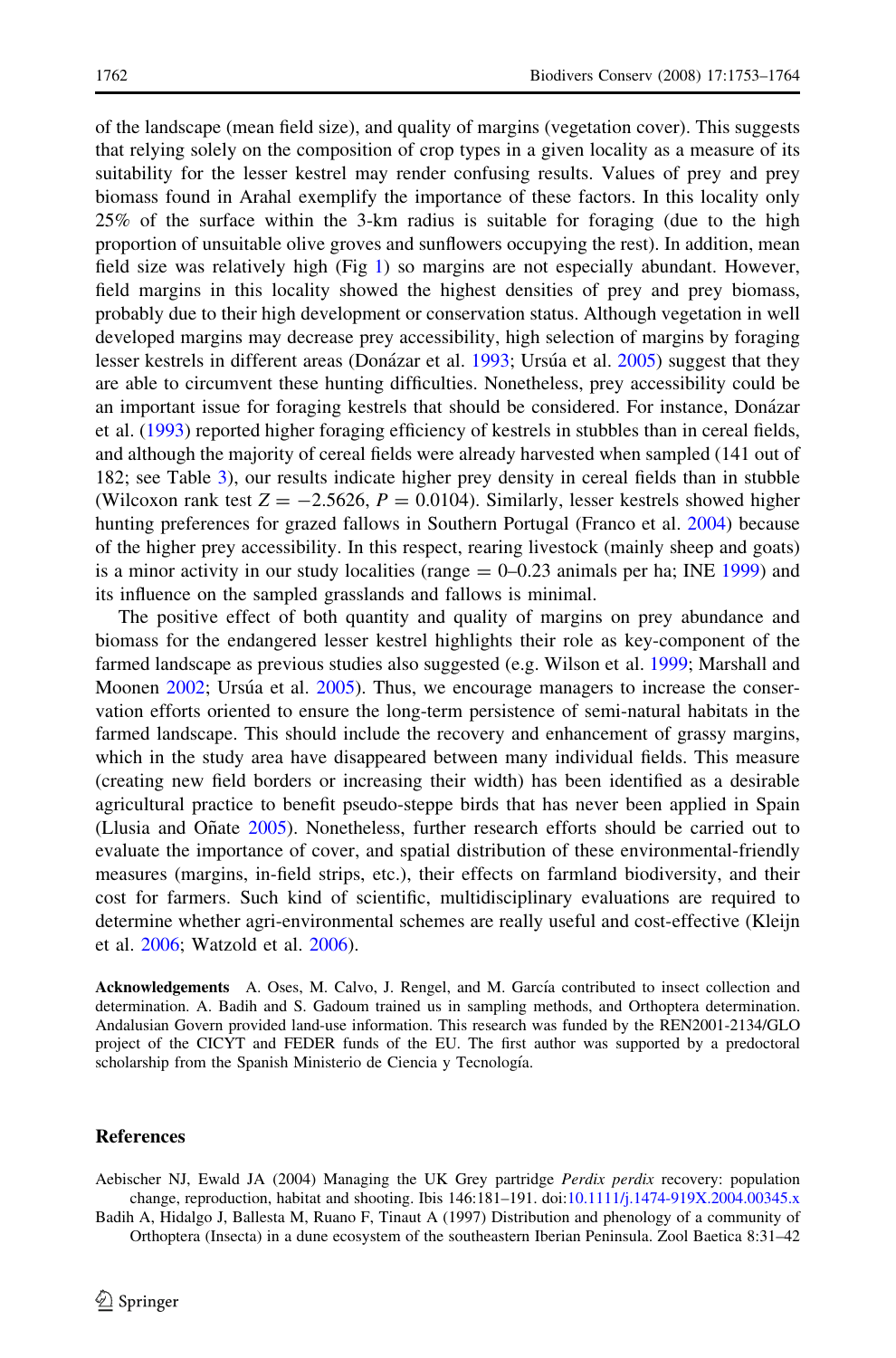- <span id="page-10-0"></span>Baessler C, Klotz S (2006) Effects of changes in agricultural land-use on landscape structure and arable weed vegetation over the last 50 years. Agric Ecosyst Environ 115:43–50. doi[:10.1016/j.agee.2005.12.007](http://dx.doi.org/10.1016/j.agee.2005.12.007)
- Benton TG, Vickery JA, Wilson JD (2003) Farmland biodiversity: is habitat heterogeneity the key? Trends Ecol Evol 18:182–188. doi:[10.1016/S0169-5347\(03\) 00011-9](http://dx.doi.org/10.1016/S0169-5347(03) 00011-9)
- Berggren A, Birath B, Kindvall O (2002) Effect of Corridors and habitat edges on dispersal behavior, movement rates, and movement angles in Roesel's bush-cricket (Metrioptera roeseli). Conserv Biol 16:1562–1569. doi:[10.1046/j.1523-1739.2002.01203.x](http://dx.doi.org/10.1046/j.1523-1739.2002.01203.x)
- Brickle NW, Harper DGC, Aebischer NJ, Cockayne SH (2000) Effects of agricultural intensification on the breeding success of corn buntings Miliaria calandra. J Appl Ecol 37:742–755. doi:[10.1046/j.1365-](http://dx.doi.org/10.1046/j.1365-2664.2000.00542.x) [2664.2000.00542.x](http://dx.doi.org/10.1046/j.1365-2664.2000.00542.x)
- Bustamante J (1997) Predictive models for Lesser Kestrel Falco naumanni. Distribution, abundance, and extinction in Southern Spain. Biol Conserv 80:153–160. doi[:10.1016/S0006-3207\(96\)00136-X](http://dx.doi.org/10.1016/S0006-3207(96)00136-X)
- Clemente ME, García MD, Presa JJ (1987) Clave de los géneros de saltamontes ibéricos (Orthoptera, Caelifera). Universidad de Murcia, Murcia
- Crawley MJ (2002) Statistical computing: an introduction to data analysis using S-plus. Wiley, Chichester Donald PF, Green RE, Heath MF (2001) Agricultural intensification and the collapse of Europe's farmland
- bird populations. Proc R Soc Lond B 268:25–29. doi[:10.1098/rspb.2000.1325](http://dx.doi.org/10.1098/rspb.2000.1325)
- Donald PF, Pisano G, Rayment MD, Pain DJ (2002) The Common Agricultural Policy, EU enlargement and the conservation of Europe's farmland birds. Agric Ecosyst Environ 89:167–182. doi:[10.1016/](http://dx.doi.org/10.1016/S0167-8809(01) 00244-4) [S0167-8809\(01\) 00244-4](http://dx.doi.org/10.1016/S0167-8809(01) 00244-4)
- Donázar JA, Negro JJ, Hiraldo F (1993) Foraging habitat selection, land use changes and population decline in the Lesser Kestrel. J Appl Ecol 30:515–522. doi:[10.2307/2404191](http://dx.doi.org/10.2307/2404191)
- Fernández R, Martín A, Ortega F, Alés EE (1992) Recent changes in landscape structure and function in a Mediterranean region of SW Spain (1950–1984). Landsc Ecol 7:3–18. doi[:10.1007/BF02573953](http://dx.doi.org/10.1007/BF02573953)
- Franco AMA, Catry I, Sutherland WJ, Palmeirim J (2004) Do different habitat preference survey methods produce the same conservation recommendations for lesser kestrels? Anim Conserv 7:291–300. doi: [10.1017/S1367943004001465](http://dx.doi.org/10.1017/S1367943004001465)
- Fuller RJ, Gregory RD, Gibbons DW, Marchant JH, Wilson JD, Baillie SR, Carter N (1995) Population declines and range contractions among lowland farmland birds in Britain. Conserv Biol 9:1425–1441. doi[:10.1046/j.1523-1739.1995.09061425.x](http://dx.doi.org/10.1046/j.1523-1739.1995.09061425.x)
- Gangwere SK, de Viedma MG, Llorente V (1985) Libro rojo de los ortópteros ibéricos. ICONA, Madrid
- Gottschalk E, Griebeler EM, Waltert M, Muhlenberg M (2003) Population dynamics in the Grey Bush Cricket Platycleis albopunctata (Orthoptera: Tettigoniidae)—what causes interpopulation differences? J Insect Conserv 7:45–58. doi:[10.1023/A:1024706030658](http://dx.doi.org/10.1023/A:1024706030658)
- Gregory RD, Noble DG, Custance J (2004) The state of play of farmland birds: population trends and conservation status of lowland farmland birds in the United Kingdom. Ibis 146:1–13. doi: [10.1111/j.1474-919X.2004.00358.x](http://dx.doi.org/10.1111/j.1474-919X.2004.00358.x)
- Hart JD, Milsom TP, Fisher G, Wilkins V, Moreby SJ, Murray AWA, Robertson PA (2006) The relationship between yellowhammer breeding performance, arthropod abundance and insecticide applications on arable farmland. J Appl Ecol 43:81–91. doi[:10.1111/j.1365-2664.2005.01103.x](http://dx.doi.org/10.1111/j.1365-2664.2005.01103.x)
- Harz K (1969) Die Orthopteren Europas. The Hague, The Netherlands
- Hendriks RJJ, de Boer NJ, van Groenendael JM (1999) Comparing the preferences of three herbivore species with resistance traits of 15 perennial dicots: the effect of phylogenetic constraints. Plant Ecol 143:141–152. doi:[10.1023/A:1009832621516](http://dx.doi.org/10.1023/A:1009832621516)
- Hiraldo F, Negro JJ, Donazar JA, Gaona P (1996) A demographic model for a population of the endangered Lesser Kestrel in Southern Spain. J Appl Ecol 33:1085–1093. doi:[10.2307/2404688](http://dx.doi.org/10.2307/2404688)
- Isenmann P, Debout G (2000) Vineyards harbour a relict population of Lesser Grey Shrike (Lanius minor) in Mediterranean France. J Ornithol 141:435–440
- INE (1999) Censo agrario 1999. INE (Instituto Nacional de Estadística), Madrid
- IUCN (1983) The IUCN invertebrate red data book. IUCN, Gland
- Kleijn D, Sutherland WJ (2003) How effective are European agri-environment schemes in conserving and promoting biodiversity? J Appl Ecol 40:947–969. doi:[10.1111/j.1365-2664.2003.00868.x](http://dx.doi.org/10.1111/j.1365-2664.2003.00868.x)
- Kleijn D, Baquero RA, Clough Y, Diaz M, Esteban J, Fernandez F, Gabriel D, Herzog F, Holzschuh A, Johl R, Knop E, Kruess A, Marshall EJP, Steffan-Dewenter I, Tscharntke T, Verhulst J, West TM, Yela JL (2006) Mixed biodiversity benefits of agri-environment schemes in five European countries. Ecol Lett 9:243–254. doi:[10.1111/j.1461-0248.2005.00869.x](http://dx.doi.org/10.1111/j.1461-0248.2005.00869.x)
- Lemke A, Poehling H-M (2002) Sown weed strips in cereal fields: overwintering site and ''source'' habitat for Oedothorax apicatus (Blackwall) and Erigone atra (Blackwall) (Araneae: Erigonidae). Agric Ecosyst Environ 90:67–80. doi:[10.1016/S0167-8809\(01\) 00173-6](http://dx.doi.org/10.1016/S0167-8809(01) 00173-6)